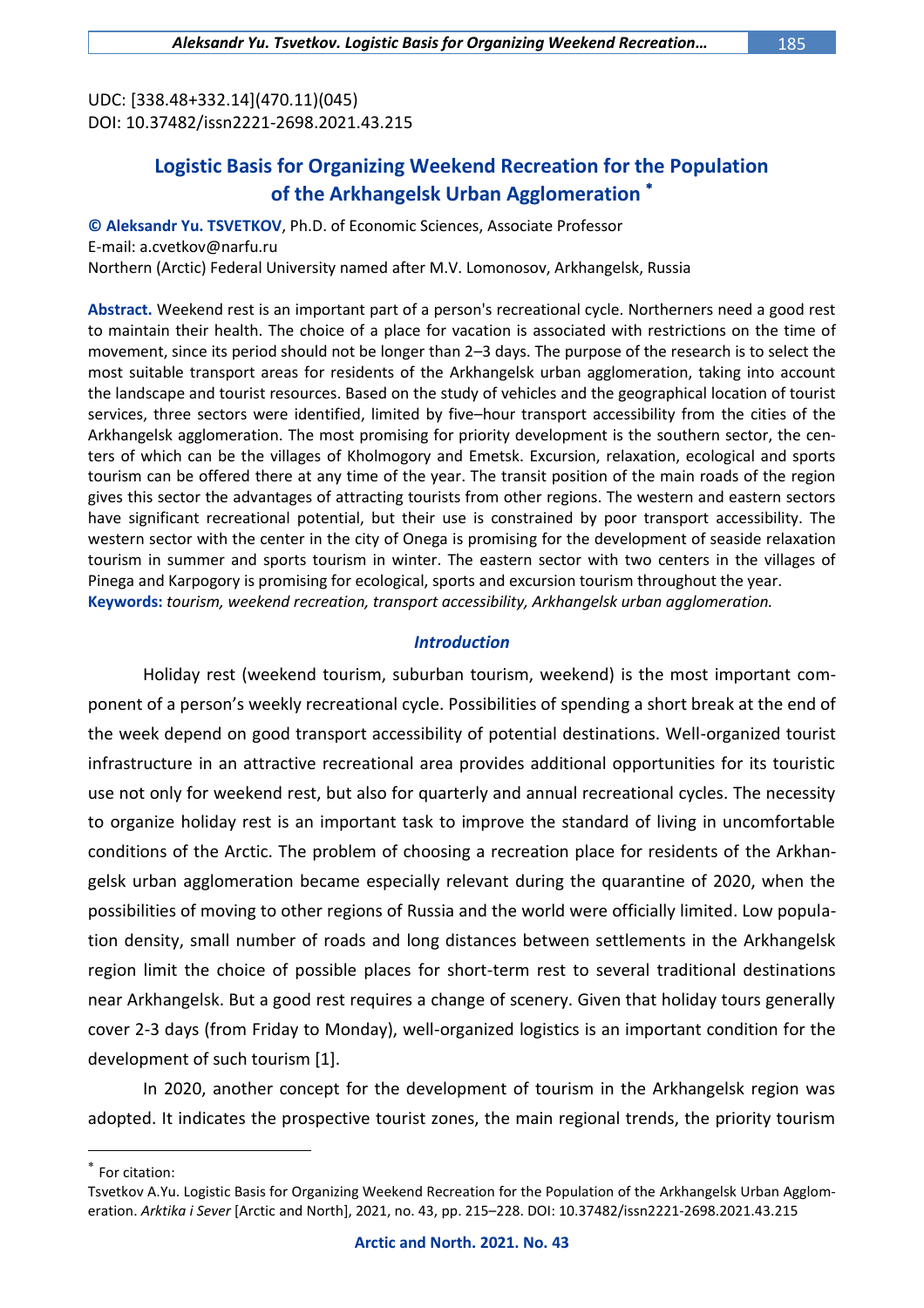activities proposed for the region  $^1$ . However, there is no mention of weekend tourism in it. In our opinion, for the Arkhangelsk region, with its remoteness from the main centers of tourist flows, territorial disunity of attractive recreational facilities, the tourism development strategy should be associated, first of all, with local residents — consumers of the local tourist product. In this regard, weekend tourism is the most promising form of tourism.

Therefore, the aim of our study was to develop a strategy for choosing tourist destinations for short-term vacations, taking into account the recreational attractiveness and transport accessibility for the population of the Arkhangelsk urban agglomeration.

#### *Materials and methods*

Approaches to the study of weekend tourism (suburban tourism) are presented in the article of E.S. Vopilova [2]. The issues of organizing such recreation for residents of the Arkhangelsk agglomeration are discussed in the work of I.A. Potapov, A.S. Bezborodov [3]. These authors limit the area suitable for suburban tourism to a distance of 2-3 hours from the locations of tourism flows formation. This is due to the fact that this territory, called the "suburban area", is adjacent to the outer boundaries of the agglomeration, determined by hour and a half transport accessibility from the center to the periphery during commuting [4]. Weekend recreation areas are now expanding beyond the suburban areas and are being developed in relatively remote areas [5]. With the improvement of transport accessibility (increased speed of travel, use of new modes of transport, increased comfort for night crossings), the border of weekend tourists movement can be postponed, conditionally limited by transport accessibility up to 8 hours [6]. We believe that with the existing transport geography of the Arkhangelsk region, the boundaries of the weekend recreation zone are at a distance of five hours of transport accessibility from the center of the agglomeration. Depending on the mode of transport used, this distance can be covered faster or slower, but it is not tiring for short-term rest.

Our research is based on materials obtained from the study of landscape preferences in choosing a recreation place of residents of the Arkhangelsk region [7]. Typical and unique landscapes of the northern part of the Arkhangelsk region were selected (this is the territory of the Arkhangelsk agglomeration), and on the basis of a sociological survey of potential tourists, the most attractive of them in aesthetic and emotional terms were identified. These were landscapes with water (rivers, lakes, sea), hills, karst and vegetation. The survey involved 50 people aged 18 to 55; they were offered 15 photographic scenes of landscapes in the north of the Arkhangelsk region. The respondents rated these scenes on a 7-point scale. The areas of greatest interest to respondents were landscapes of forest rivers and lakes (of considerable width and mirror area), seascapes, territories with morainic terrain and limestone cliffs of Pinega [7].

 $\overline{a}$ 

 $^1$  Ob utverzhdenii Kontseptsii razvitiya turizma v Arkhangel'skoy oblasti [On Approval of the Concept for the Development of Tourism in the Arkhangelsk Oblast]. URL: www.regulation.dvinaland.ru/docs/anti-corruption/3144/ (accessed 26 October 2020).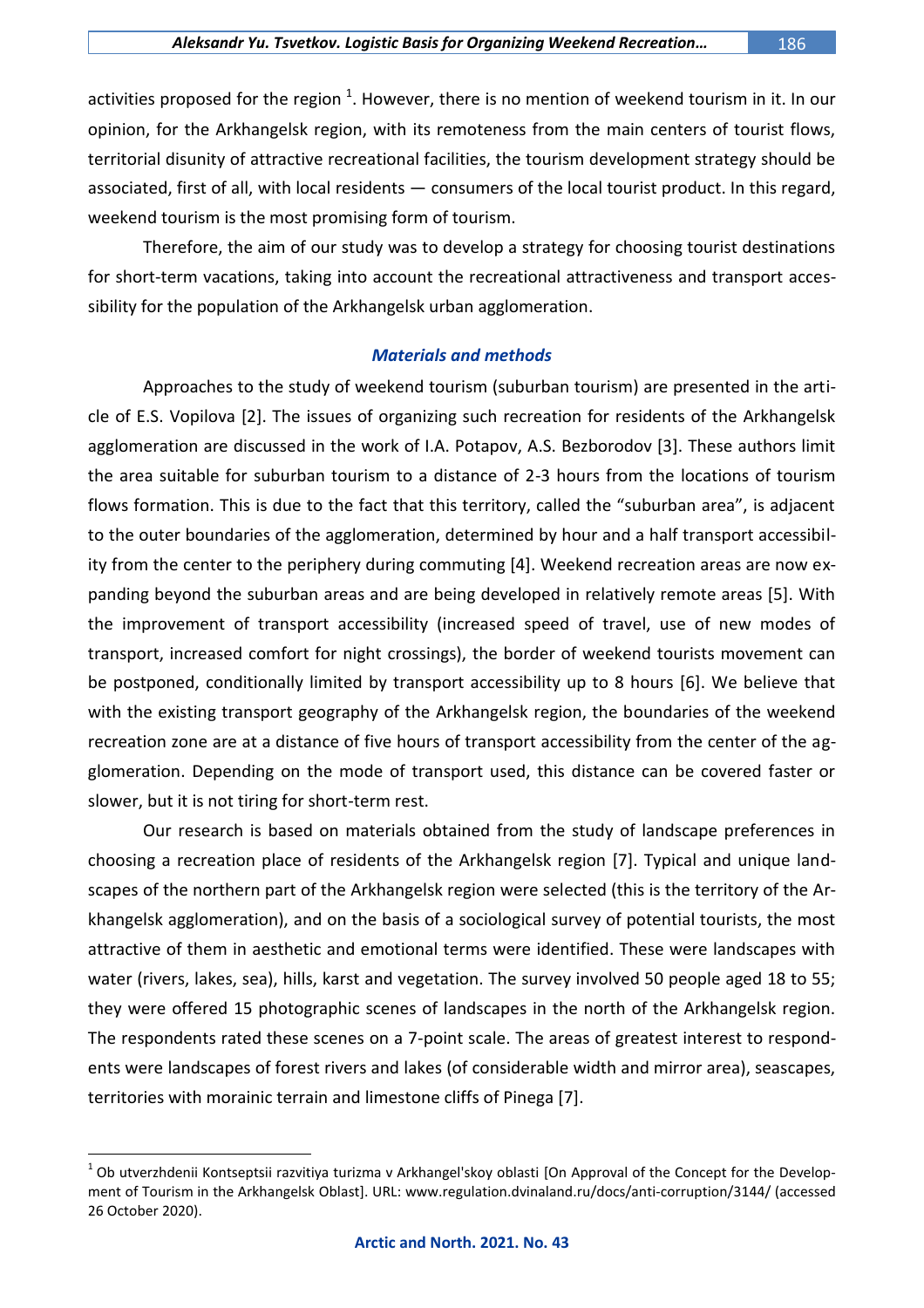We compared the geographical distribution of such landscapes and transport routes in the territory logistically accessible for weekend tourism for the population of the Arkhangelsk urban agglomeration. After that, we examined the transport and geographical position of settlements that can be used as support centers for serving tourists. The distance from tourist accommodation to tourist facilities during weekend rest is limited not only by the time but also by the cost of travel. Therefore, as a criterion for the profitability of the transport and geographical location of the support centers for serving tourists, we used the material and time costs of potential tourists when moving from Arkhangelsk (the center of the agglomeration) to these settlements. We expressed the assessment of the time and cost of travel to the place of rest in points (Table 1). The sum of points at which the travel time and cost of regular flights were evaluated is a general indicator of the material and time expenditure of tourists. Since the territories differ in terms of tourist potential, we analyzed their possibilities for organizing recreational activities and identified a priority tourist specialization. Weekend tourism programs can include: relaxation tourism, excursion tourism, ecological tourism, sports tourism, rural tourism. We studied the current state of the tourist infrastructure within the transport accessibility for potential tourists of the Arkhangelsk agglomeration and identified the problems and advantages for the development of the tourist business in different areas of the territory under study. As a result of the research, we have identified the most promising places for the development of weekend tourism.

*Table 1*

#### *Assessment of material and time costs of tourists [by 8]*

| Travel time   | Point | Travel costs      | Point |
|---------------|-------|-------------------|-------|
| up to 2 hours |       | up to 300 rubles  |       |
| up to 3 hours |       | up to 600 rubles  |       |
| up to 4 hours |       | up to 900 rubles  |       |
| up to 5 hours |       | up to 1200 rubles |       |

#### *Results and discussion*

The territory available for weekend tourism for residents of the urban agglomeration is limited by transport accessibility along the main highways departing from its centers. The Arkhangelsk region is characterized by a low density of roads (the density of highways is 11.4 km per 1000 km<sup>2</sup>, of railways — 3 km per 1000 km<sup>2</sup>).

The Arkhangelsk urban agglomeration with a population of 570 thousand people (2020) is located in the north of the Arkhangelsk region. It includes Arkhangelsk, Novodvinsk, Severodvinsk cities and rural settlements located between them. Historically, the agglomeration core is Arkhangelsk. Novodvinsk originated from a remote area of Arkhangelsk as a result of separation from it. Severodvinsk, due to its military-industrial specialization, was originally a closed city, but after the abolition of this status, it became another agglomeration core. Independent recreation areas were formed around each city, representing gardening associations. Since some residents of the agglomeration come from suburban villages, their rest is associated with their "small homeland". A few departmental recreation centers and pioneer camps within the boundaries of the agglomera-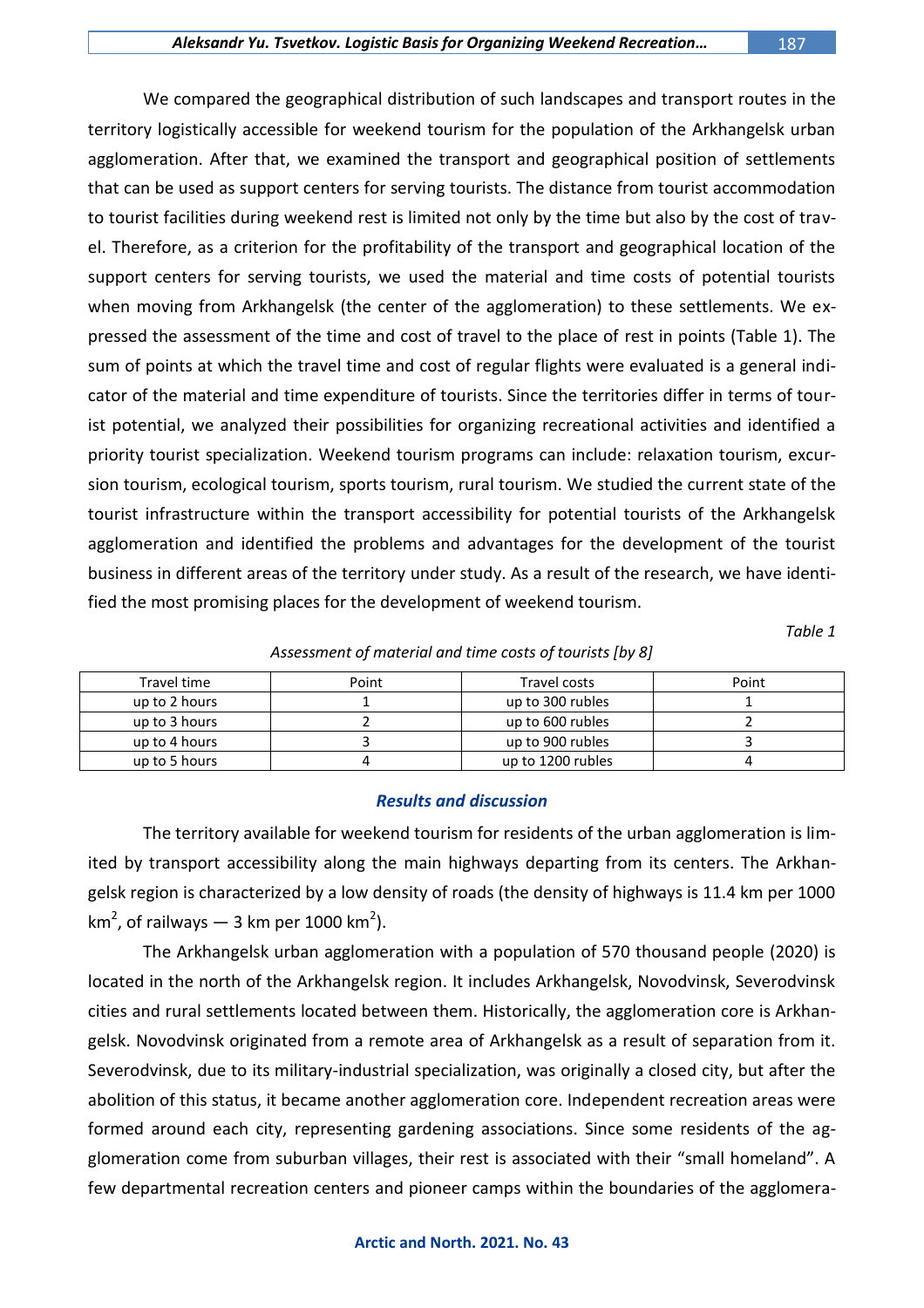tion were owned by several enterprises. The only sanatorium "Belomor'e" is located at the southern border of the agglomeration. Most of these recreation centers have ceased to function. The "Belomorye" sanatorium in the Primorskiy District and the "Kiyskiy" rest house in the Onega District are still operating. They usually focus on an annual recreational cycle, but sometimes offer weekend tours. We do not consider them in this article. Thus, the weekend rest for the majority of Arkhangelsk urban agglomeration residents was originally represented by a dacha (or country) recreation.

Currently, the preferences of citizens in choosing a weekend rest have changed. With the increase in mobility and material capabilities, new requirements for places of rest have emerged. One can get from the cities of the Arkhangelsk agglomeration (Arkhangelsk, Severodvinsk, Novodvinsk) to potential recreation areas within a five-hour transport accessibility in five directions. These are the federal highway M-8, routing from the agglomeration to the south, the Arkhangelsk — Vologda railway, also directed to the south, the Arkhangelsk — Karpogory railway and the Arkhangelsk — Pinega highway, leading to the southeast and east (right bank of the Northern Dvina river) and the Severodvinsk — Onega highway (Onega tract), following to the west — southwest. The M-8 federal highway and the Arkhangelsk — Vologda railroad can be called the best. Several passenger transports operate daily in these directions. There is one passenger run on the Arkhangelsk — Karpogory railway (in summer there is one run every day in both directions, the rest of the time — one run four times a week). The roads "Arkhangelsk — Pinega" and "Severodvinsk — Onega" do not have a hard cover throughout their entire length, which increases the travel time, especially in the off-season.

Thus, on the basis of the existing geography of roads, three sectors can be distinguished in the five-hour zone of transport accessibility, where the development of weekend tourism for the Arkhangelsk agglomeration residents is possible: southern (settlements and tourist facilities are accessible along the M-8 highway and the Arkhangelsk — Vologda railway), western (accessibility along the Onega tract) and eastern (accessibility by the Arkhangelsk — Karpogory railway and the Arkhangelsk — Pinega highway). The southern sector includes the south of the Primorskiy administrative region of the Arkhangelsk region, the Kholmogorskiy region, the north and east of the Plesetsk region (up to Plesetsk town), the west of the Vinogradovskiy region (up to Dvinskoy Bereznik town). The western sector includes the west of the Primorskiy and northeast of the Onega regions (up to Onega town). The eastern sector includes the southeast of Primorskiy, north and north-east of Kholmogorskiy, north and north-east of Pinezhskiy districts (Fig. 1). It is necessary to take into account the presence of local roads within each sector, which can also be used for the movement to places of rest (for example, the Kudem narrow-gauge railroad between Severodvinsk and Beloe Ozero village).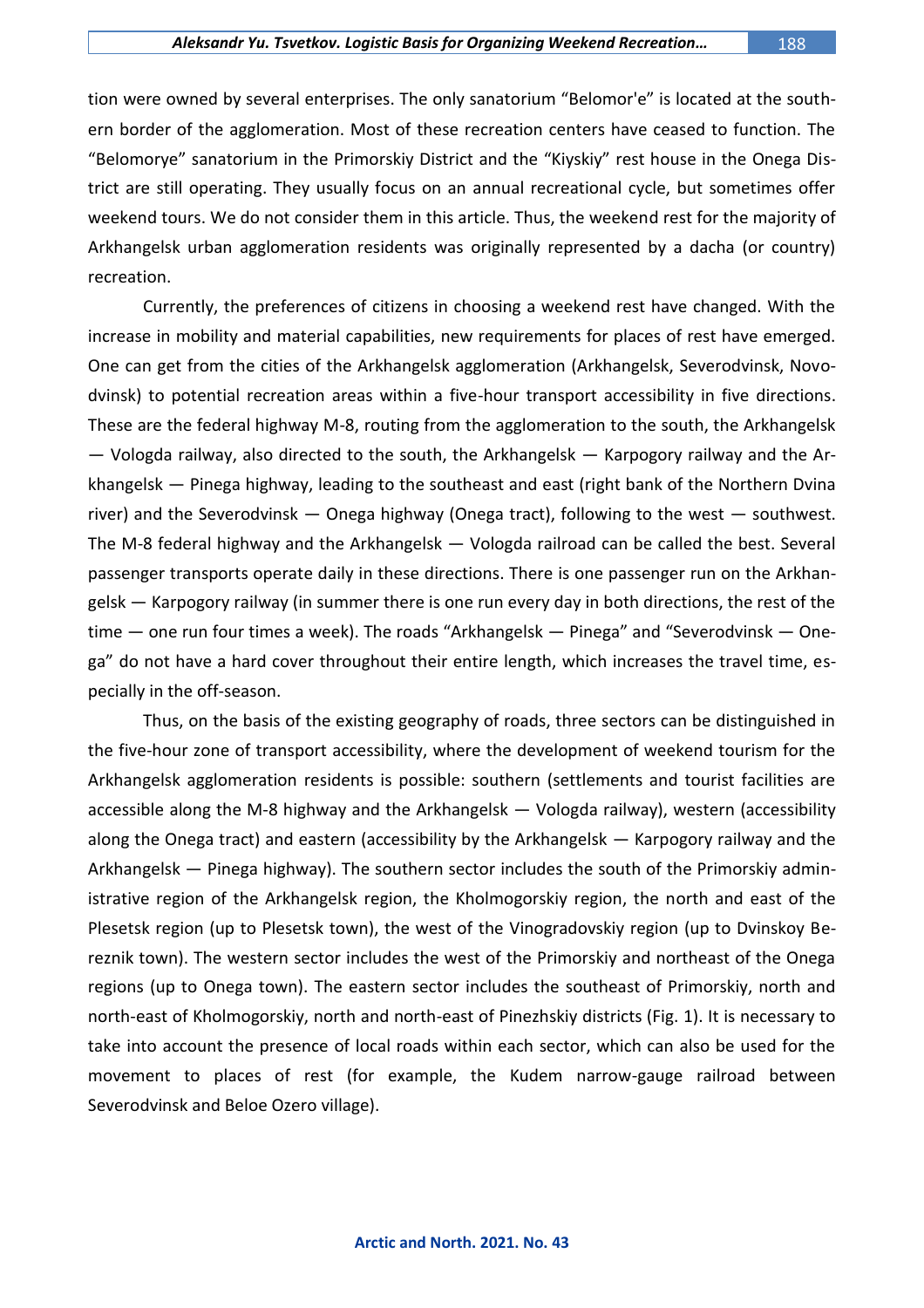

Fig. 1. Geographical location of sectors for weekend recreation.  $1 -$  Primorskiy:  $2 -$  Plesetskiy:  $3 -$  Onezhskiy:  $4 -$ Kholmogorskiy; 5 — Pinezhskiy; 6 — Mezenskiy; 7 — Leshukonskiy; 8 — Vinogradovskiy.

Let us consider tourist resources of the allocated sectors of the weekend recreation area in places with the most attractive landscapes for potential tourists.

Southern sector. It is characterized by vast aquatic taiga landscapes (lakes: Kholmovskoe, Smerdye, Siyskie, Obozero, rivers: Northern Dvina in the middle and lower reaches, Emtsa, Vaymuga, Onega in the middle reaches). They can be used both for relaxation tourism (rest on the shores of a picturesque waterway) and for sports tourism (kayaking, yachting). Moraine relief with level differences is encountered throughout the sector. This is a favorable factor for the recreation of population living on the flat territory of the Arkhangelsk agglomeration, as it contrasts with the usual environment. In addition, the slopes of the moraine hills can be used for skiing (as at the Mechka camp site, where ski slopes are equipped). A clear advantage of this sector is the presence of region's oldest settlements with excursion potential. These are large villages (formerly cities) Kholmogory and Emetsk, which are older than Arkhangelsk. Kholmogory is known as the birthplace of M.V. Lomonosov (Kurostrov island, where the scientist was born, is located nearby). However, this fact is not used as a tourist brand of the territory, which is why Kholmogory is losing opportunities for the development of excursion tourism. In Kholmogory and the surrounding area, there are monuments of church architecture (the Antonievo-Siyskiy monastery, ancient temples).

The territories along the banks of the Northern Dvina are old-developed, local villages can be used for rural recreation. The part of the southern sector, which is adjacent to the railway, may also be interesting because the way to the Kenozerskiy National Park begins from the Plesetsk station, which makes it possible for the development of ecological tourism. Besides, there is Mirnyy city near Plesetsk, which can be visited by tourists, but this requires a special pass, which limits access to it. The main specializations of the southern sector are excursion, relaxation, ecological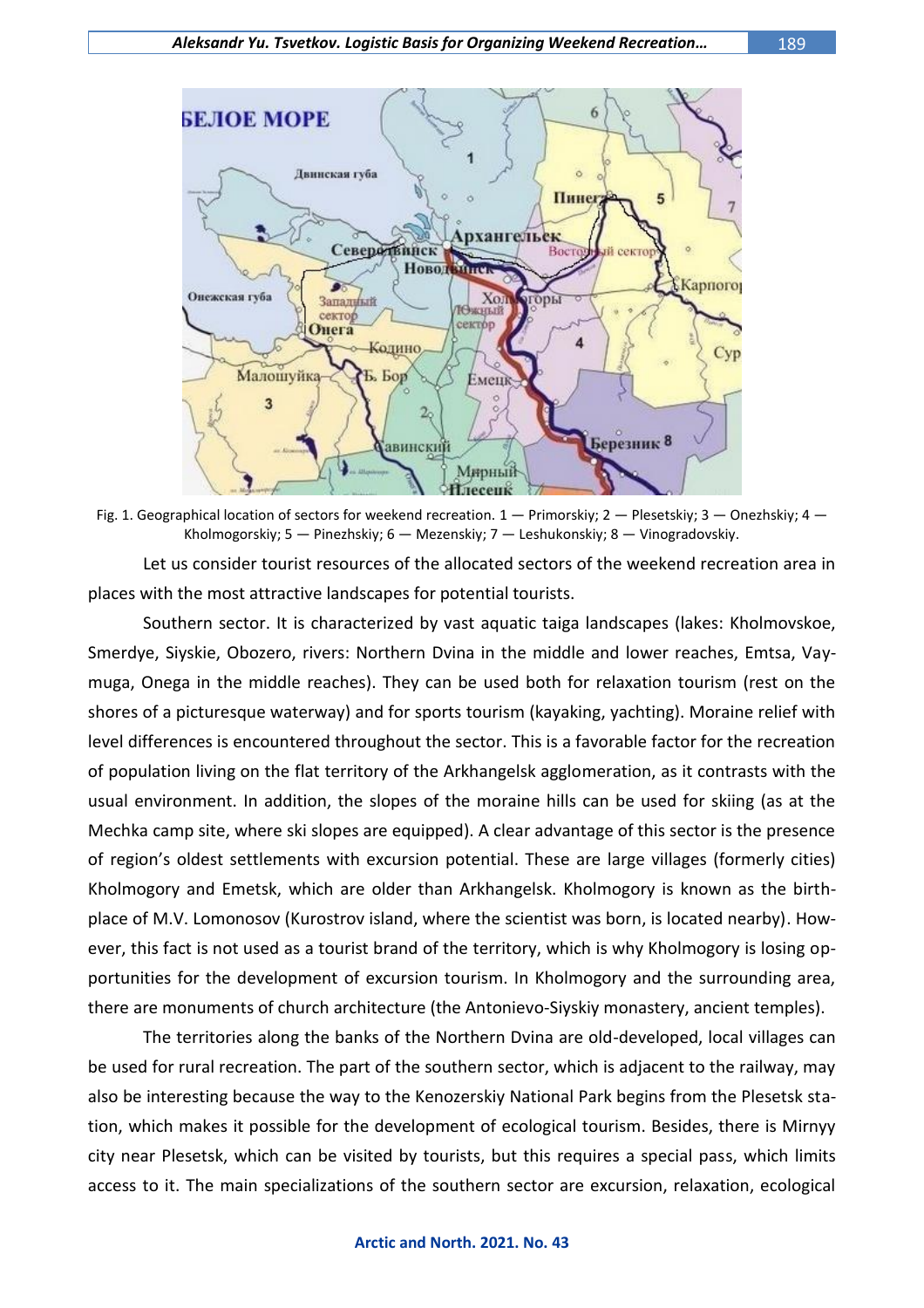and rural tourism. Tourist and rural tourism facilities are available all year round. The main tourist service centres in this sector can be Kholmogory, Emetsk, Plesetsk.

The main advantage of the western sector is the presence of the sea and the beach line of the eastern coast of Onega Bay (Pokrovskoe — Tamitsa), which is favorable for relaxation tourism. The seascapes of the Onega coast of the White Sea are highly appreciated by potential tourists. Together with pine forests and moraine relief, a favorable microclimate for summer holidays is created by the sea. Sports tourism is also possible. There is a slalom track with a drag lift on Molodezhnaya mountain, near Onega. Onega has a local history museum, a house-museum of the Arctic explorer A. Kuchin. In the vicinity there are villages with preserved ancient buildings, monuments of church architecture (Vorzogory). Hence, rural tourism is possible. The peculiarity of this sector is its seasonality. In summer it is mainly seaside relaxation, in winter — sports tourism. Rural tourism can be realized all year round. The center of tourism service can be Onega city. The development problem is the difficult transport accessibility along the Onega highway. However, the resumption of railway communication on the Arkhangelsk — Onega route may improve the situation.

The eastern sector begins with the largest attraction of the region  $-$  the museum of wooden architecture Malye Korely, which is located 20 km from Arkhangelsk. The territory has a moraine relief, which also resonated with potential tourists. An important tourist resource of this sector is the karst relief and caves along the banks of the Pinega river, which are called by potential tourists the most exotic and contrasting places in the region. The Pinega Nature Reserve is located near the Pinega river, the adjacent territories are conducive to the development of ecological tourism. The Pinega river is used for sports tourism. Hilly terrains are used for skiing. Local villages are also among the oldest settlements in the region; their authenticity and the opportunity to live far from civilization contribute to the development of rural tourism. Thus, the specializations of tourism in this sector can be excursion, sports, ecological and rural recreation. The seasonality of visiting the caves should be noted (only in the cold season). The villages of Pinega and Karpogory can be proposed as reference centers for the development of weekend tourism. Sector development is hampered by poor transport accessibility.

Space-time costs. We identified possible routes of transport accessibility of potential weekend recreation sites based on an analysis of the public transport schedule.

The destinations in the southern sector are the most equipped with regular routes for passenger transportation. At the same time, the Kholmogory part of the sector is accessible by motor transport along the federal highway M-8, the Plesetsk part — along the Arkhangelsk — Vologda railway (the shortest route) and along the local paved road. There are 6 direct passenger bus routes to Kholmogory daily and up to 16 transit routes from Arkhangelsk and Severodvinsk. Travel time is on average 1 hour 25 minutes, travel costs — from 240 rubles. There are 5 direct and up to 16 transit bus routes daily from Arkhangelsk and Severodvinsk to Emetsk. Travel time is on average 2 hours 20 minutes, travel costs — from 500 rubles. The M-8 highway is the main one in the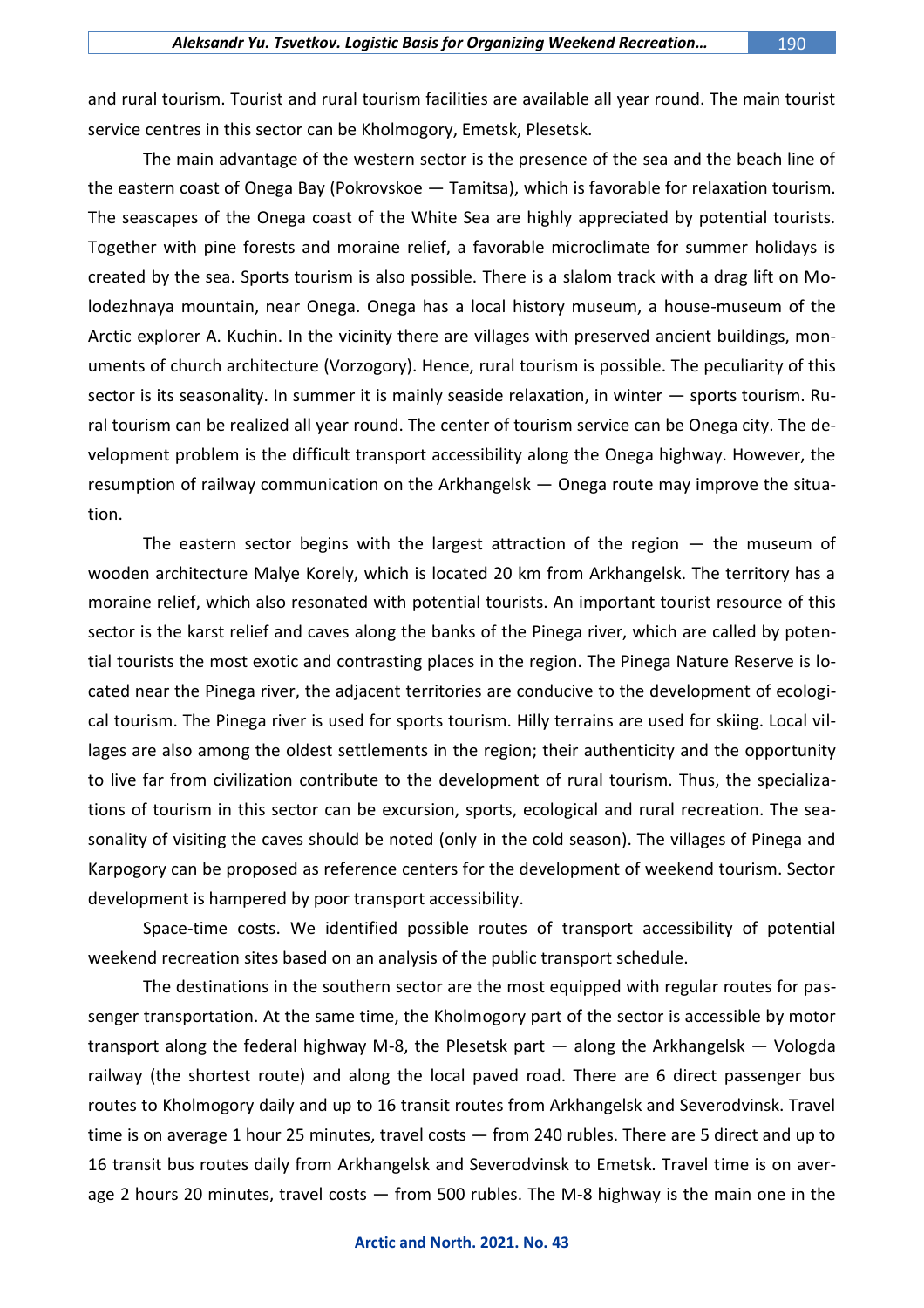#### *Aleksandr Yu. Tsvetkov. Logistic Basis for Organizing Weekend Recreation…* 191

Arkhangelsk region. There are several local roads to move between settlements within the sector. The Novodvinsk — Kholmogory road, which runs parallel to the federal highway along the Northern Dvina, is an alternative route that can be used to get from the agglomeration to Kholmogory, but the quality of its coverage is worse. In the area of Kholmogory and Ust'-Pinega there are ferries across the Northern Dvina, which allow to get to the Arkhangelsk — Pinega road in the eastern sector of the sector, to visit the sights of the Pinezhskiy region. On the M-8 highway, one can get to Dvinskoy Bereznik, the southern outskirts of this sector, in 3 hours 40 minutes. There are up to 13 direct and transit bus routes from Arkhangelsk and Severodvinsk per day. The travel cost is from 1 174 rubles. Plesetsk can be reached by five regular railway routes from Arkhangelsk and Severodvinsk (travel time is up to 5 hours, travel costs — from 400 rubles). In addition, there are 6 bus routes (direct and transit) from Arkhangelsk and Severodvinsk to Plesetsk. The travel time is 4–5 hours, travel costs — from 490 rubles.

The eastern sector has the smallest density of roads. The Primorskaya, North-Kholmogorsk and North-Pinega parts of the eastern sector are accessible by the Arkhangelsk — Pinega road, the Karpogorsk part — by the Arkhangelsk — Karpogory railway. In the immediate vicinity of Arkhangelsk there are the most famous destinations — the museum of wooden architecture Malye Korely, the temple complex in Lyavlya, the ski slope in Koskovo. These facilities are located along the Arkhangelsk — Pinega road and are the most accessible by transport. A regular bus to Malye Korely from Arkhangelsk makes 24 runs a day on weekdays and 19 runs on weekends. There are 2 regular runs to Koskovo a day. Further, the quality of the road surface decreases, asphalt is not available everywhere. But this is the only route along which one can get to Pinega and the most exotic sights of the Arkhangelsk region — karst landscapes. There is one daily bus trip from Arkhangelsk to Pinega, travel time is on average 4 hours. The cost is 750 rubles. The tourist complex Golubino, which is located near Pinega, has a transfer for tourists. The road can be impassable during the off-season. The train to Karpogory makes one daily trip in the summer and one trip four times a week during the rest of the year. Travel time is 5 hours 5 minutes, travel costs — from 606 rubles. Karpogory can also be reached by the Pinega — Karpogory highway, but it has a poor quality and does not function in the off-season. There are no official bus passenger runs from Arkhangelsk to Karpogory, but taxis run daily. A dirt road from Karpogory, sometimes turning into a country road, stretches along the coast of Pinega further through the villages.

The western sector is currently accessible only along the Onega tract. The road is partially asphalted, in the off-season its passability deteriorates. There are 2 bus routes daily from Arkhangelsk, travel time is 4 hours 45 minutes,  $cost - from 650$  rubles. There is an alternative, more comfortable route along the Arkhangelsk — Vologda railway to the Obozerskaya station, then along the Obozerskaya — Belomorsk railway line. However, there is currently no direct passenger traffic on the Arkhangelsk — Onega route.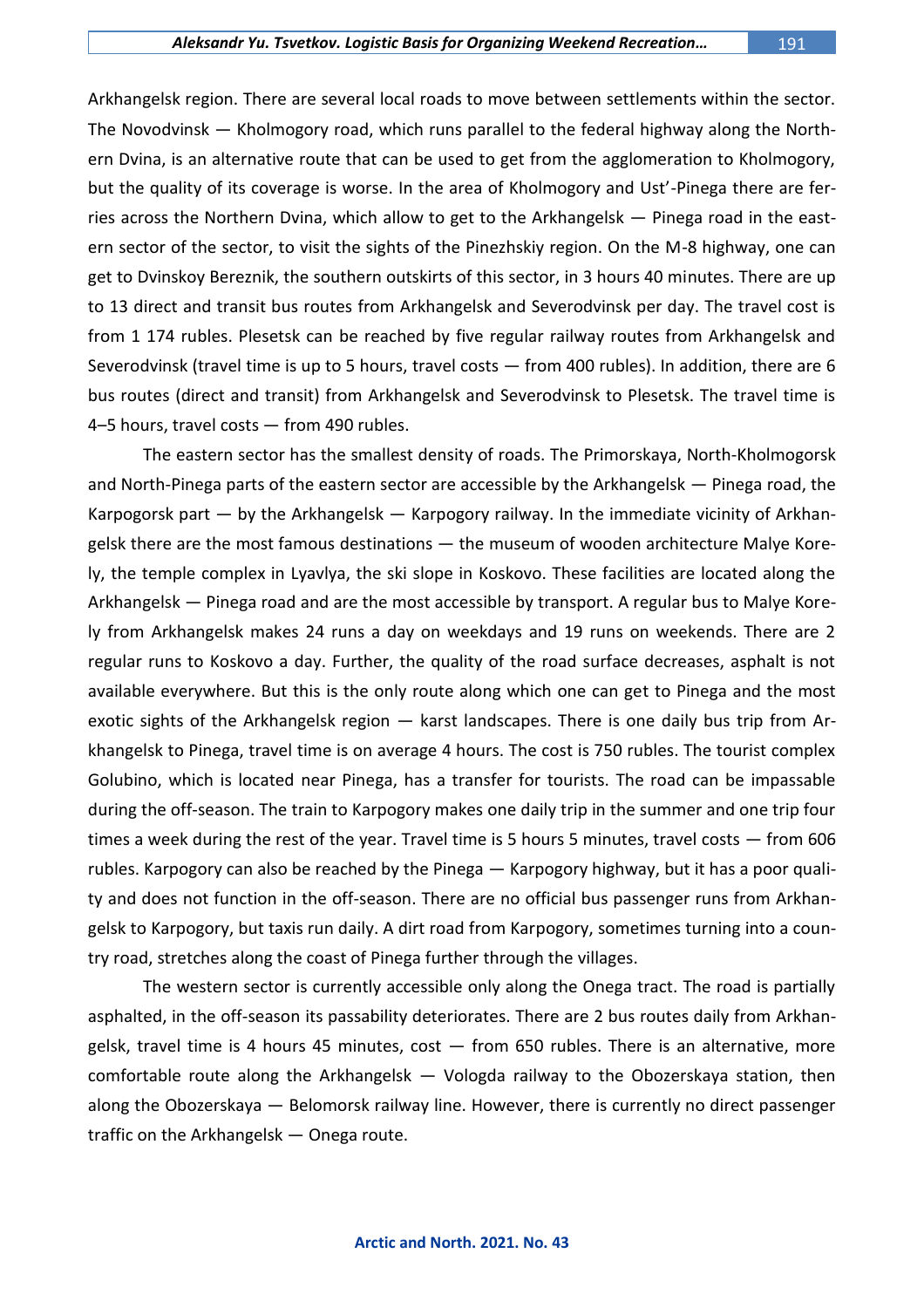*Aleksandr Yu. Tsvetkov. Logistic Basis for Organizing Weekend Recreation…* 192

Space-time costs of travelling to places of rest in the above-mentioned centers of each sector of the weekend recreation area are expressed in points (Table 2). The lower the point, the lower the travel cost.

*Table 2* 

| Sector, support center | Distance from<br>Arkhangelsk in a<br>straight line, km | Travel time, points | Travel costs, points | Overall rating, points |  |  |  |
|------------------------|--------------------------------------------------------|---------------------|----------------------|------------------------|--|--|--|
| South-central sector   |                                                        |                     |                      |                        |  |  |  |
| Kholmogory             | 64                                                     |                     |                      |                        |  |  |  |
| Emetsk                 | 133                                                    |                     |                      |                        |  |  |  |
| Plesetsk (train)       | 203                                                    | 4                   |                      | 6                      |  |  |  |
| Plesetsk (bus)         | 203                                                    | 4                   | ำ                    | 6                      |  |  |  |
| Dvinskoy Bereznik      | 216                                                    |                     | 4                    |                        |  |  |  |
| Eastern sector         |                                                        |                     |                      |                        |  |  |  |
| Pinega                 | 138                                                    |                     | 3                    | 6                      |  |  |  |
| Karpogory              | 199                                                    | 4                   | 3                    |                        |  |  |  |
| Western sector         |                                                        |                     |                      |                        |  |  |  |
| Onega                  | 150                                                    |                     | 3                    |                        |  |  |  |

*The results of assessing the material and time costs of tourists (compiled by the author)*

Thus, the lowest material and time costs are for tourists visiting Kholmogory and Emetsk, the highest — for those visiting Dvinskoy Bereznik, Onega and Karpogory. It is noteworthy that with almost the same distance of some support centers from Arkhangelsk (Emetsk and Pinega, Plesetsk and Dvinskoy Bereznik, Plesetsk and Karpogory), their total points of material and time costs differ. The probable reasons for this are poor transport organization and roads quality (in case of Pinega).

## *Provision of recreational facilities for tourists in sectors of holiday area*

We have analyzed the proposals for tourists' accommodation, which are offered on the official tourist portal of the Arkhangelsk region, as well as from some tour operators. Common features of accommodation facilities that can be used for weekend tourists (as well as for longer vacations and not only for residents of the Arkhangelsk agglomeration) are their small capacity. Small hotels and tourist centers prevail, many of which are more consistent with the status of a guest house (Table 3). Most of the hotels and hostels do not have a "star" certification. One of the reasons for this is the inconsistency with modern standards, small number of rooms, lack of amenities in the room and the minimum list of services provided to guests. Some accommodation facilities operate only during the warm season. There are few classic country hotels. Most of the accommodation facilities are designed for group or family visits. Bathhouses, barbecue, fishing (hunting) are among the attractions that owners of accommodation facilities can offer to tourists. Such approach to the recreation organization limits the contingent of potential tourists and deprives the opportunity of choice.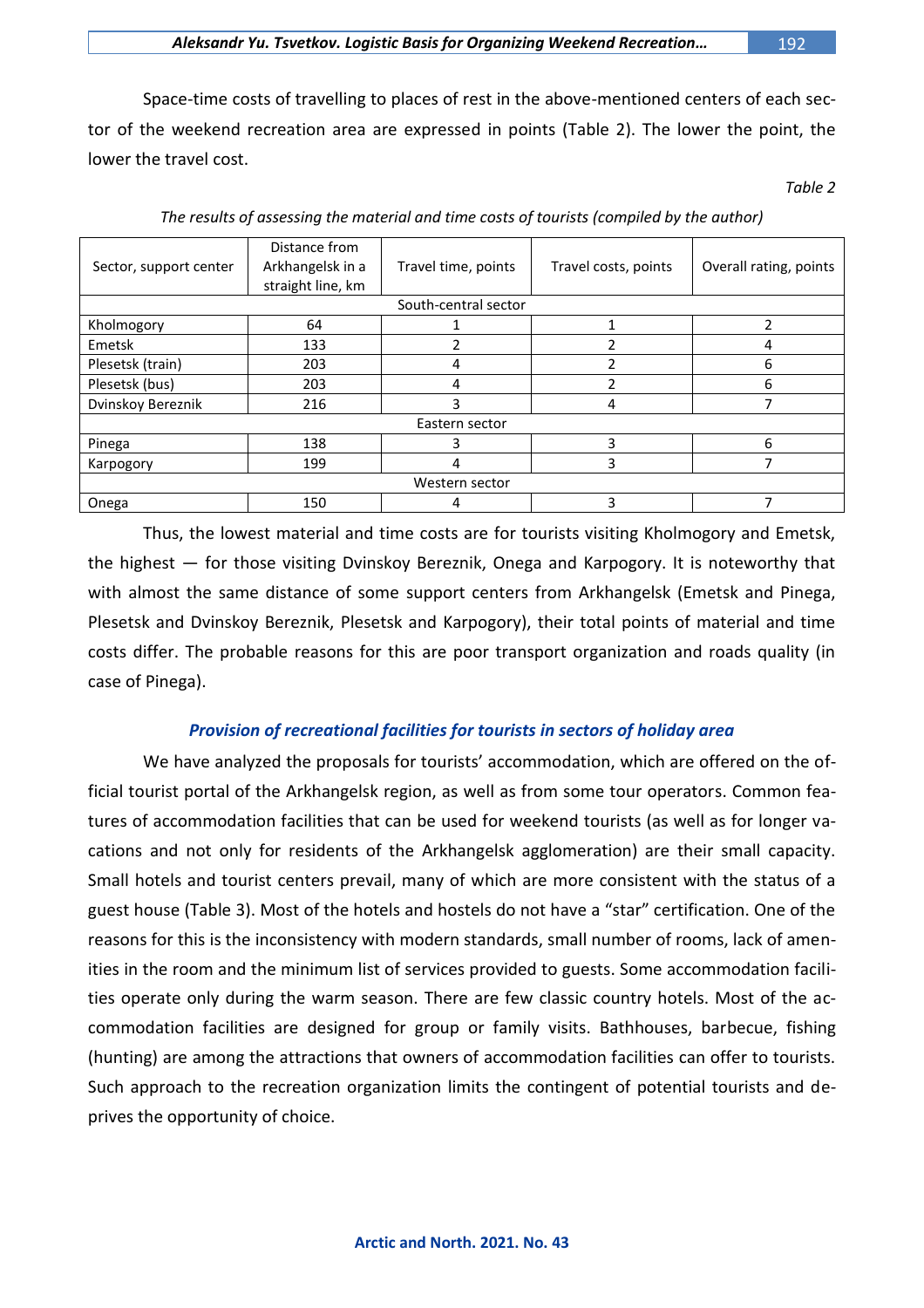*Table 3* 

| Sector   | <b>Hotels</b><br>(total number of<br>places/number<br>of objects) | Recreation<br>centers<br>(total number of<br>places/number<br>of objects) | Guest houses<br>(total number of<br>places/number<br>of objects) | Rest houses<br>(total number of<br>places/number<br>of objects) | Total<br>(total number of<br>places/number<br>of objects) |
|----------|-------------------------------------------------------------------|---------------------------------------------------------------------------|------------------------------------------------------------------|-----------------------------------------------------------------|-----------------------------------------------------------|
| Southern | 295/7                                                             | 340/8                                                                     | 111/9                                                            |                                                                 | 746/24                                                    |
| Eastern  | 326/4                                                             | 62/1                                                                      | 93/6                                                             |                                                                 | 481/11                                                    |
| Western  | 250/4                                                             | 20/1                                                                      | 51/4                                                             | 180/1                                                           | 501/10                                                    |
| Total    | 871/15                                                            | 422/10                                                                    | 255/19                                                           | 180/1                                                           | 1728/45                                                   |

*Accommodation facilities for tourists within the weekend tourism zone*

As the table 3 shows, most of the accommodation facilities are in the southern sector of the weekend tourism zone of the Arkhangelsk agglomeration. Recreation centers and guest houses prevail here. Four out of seven hotels are located in Plesetsk, there are no large ones among them. The only classic country hotel-club is located in the Primorskiy district in the village of Belomorye, its capacity is 32 beds. The average capacity of recreation centers is 30 beds, the largest base, Mechka, is designed for 100 beds.

Hotels prevail in the eastern sector, but there are only two large ones — one is located in the village of Malye Karely, the other is in Golubino. It should be noted that these are specially created country hotels with a developed program of attractions for tourists. Hotels also prevail in the western sector, all of them are located in Onega, only two of them are relatively large. One of them is built specially for sportsmen — skiers, it is also used by sports tourists. In this sector there is a classic seaside holiday home Kiy-Ostrov (open in summer). However, it cannot offer tourists comfortable accommodation, since its rooms are not provided with amenities. The western sector has an advantage in the number of locations only due to three large objects. Thus, there are 45 official accommodation facilities with 1728 beds in a potential weekend recreation area for residents of the Arkhangelsk urban agglomeration. At the same time, the population of the agglomeration is about 600 thousand people (2020). The territory is also visited by tourists from other regions; therefore, the available fund of accommodation facilities is not enough. According to I.A. Potapova, A.S. Bezborodov, in 2009 the total number of accommodation places for weekend tourists was 1122 beds (the authors considered the suburban tourism zone, which includes only Primorskiy and Kholmogorskiy districts) [3]. At present, the number of beds has decreased to 861 (excluding the Belomorye sanatorium). Old camp sites, designed for a significant number of tourists, have closed; new accommodation facilities are usually small in capacity. As the research data show, the most promising area for tourist infrastructure development is the Kholmogory part of the southern sector. Kholmogory and Emetsk, potential support centers of this part, are the most accessible by transport; tourists from the Arkhangelsk agglomeration will have the lowest material and time costs when travelling there. In addition, the natural landscapes are attractive to potential tourists, and the resources located there allow the development of several directions of tourism that can be used in any season. The advantage of the southern sector is its transit. From its territory one can get to the eastern and western sectors for excursion purposes, while the main place of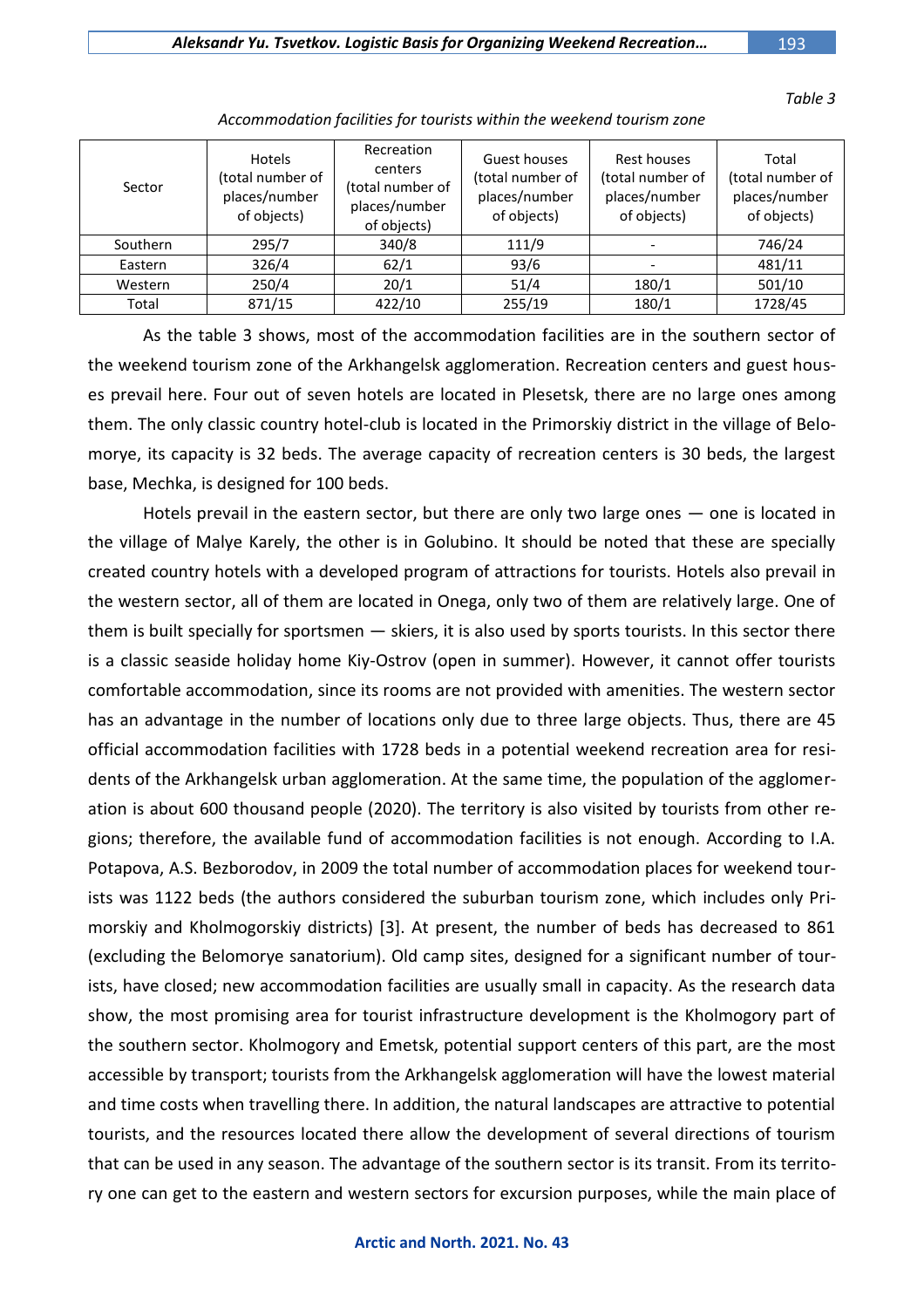stay can be hotels, recreation centers and guest houses in the southern sector. Transit includes roads that pass through the southern sector (the M8 highway, the Arkhangelsk — Vologda railway), along which tourists from other regions come to Arkhangelsk. During the summer, they use the ferries in the Kholmogory region to get to the sights of Pinega. This fact should be taken into account when planning the creation of accommodation facilities. Comfortable roadside hotels, motels could be a good incentive to attract tourists there. Kholmogory is the closest historical settlement to the Arkhangelsk agglomeration, which can be used as a place for a short-term rest when creating the appropriate infrastructure. The presence of preserved church architecture, the memorial museum of M.V. Lomonosov, the local history museum, bone carving craft can become a basis for the development of various excursion programs. The creation of a recreational environment in the village will attract tourists and improve the quality of life of local residents. The vast rural landscapes presuppose the development of special estates, which are designed to immerse themselves in the life of the villagers. This direction of tourism is gaining popularity. The development and popularization of recreation in country hotels located on the banks of rivers and lakes in a small distance from the city will help to realize the recreational cycles of agglomeration residents. The impetus for the development of the western sector of the weekend tourism zone will be the resumption of railway passenger traffic from Arkhangelsk to Onega and the improvement of quality of the Onega tract coverage. This will help to make sector destinations more accessible. The prospects for the western sector are in the development of seaside relaxation tourism, since this is the most favorable place for such a vacation in the Arkhangelsk region. At the same time, it is possible to implement not only a weekly, but also an annual recreational cycle. It is successfully carried out in the oldest operating recreation center Kiyskiy, which is located there. Since seaside tourism is in seasonal demand, it would be advisable to disperse the number of rooms in mini-hotels and guest houses in summer cottages on the coast of Onega Bay. Winter tourism is associated with the existing ski complex. There is a potential for the creation of other similar complexes in this area. The eastern sector of the weekend tourism zone is distinguished by the existence of two centers, the availability of which is non-competitive. One can get to Karpogory by passenger train, to Pinega — only by bus. At the same time, the only road by which one can get from the Arkhangelsk agglomeration has a poor quality of coverage. The prospects for this sector are related to the complete reconstruction of the road to Karpogory. The development impulse is possible with the extension of the railway from Karpogory to the Komi Republic, which will make this territory a transit area and expand the circle of potential tourists. For the eastern sector, ecological, excursion and rural tourism, excursions to the neighboring southern sector will be promising.

#### *Conclusion*

As a result of the study, it was found out that the territory where it is advisable to develop weekend recreation for the population of the Arkhangelsk urban agglomeration is limited by a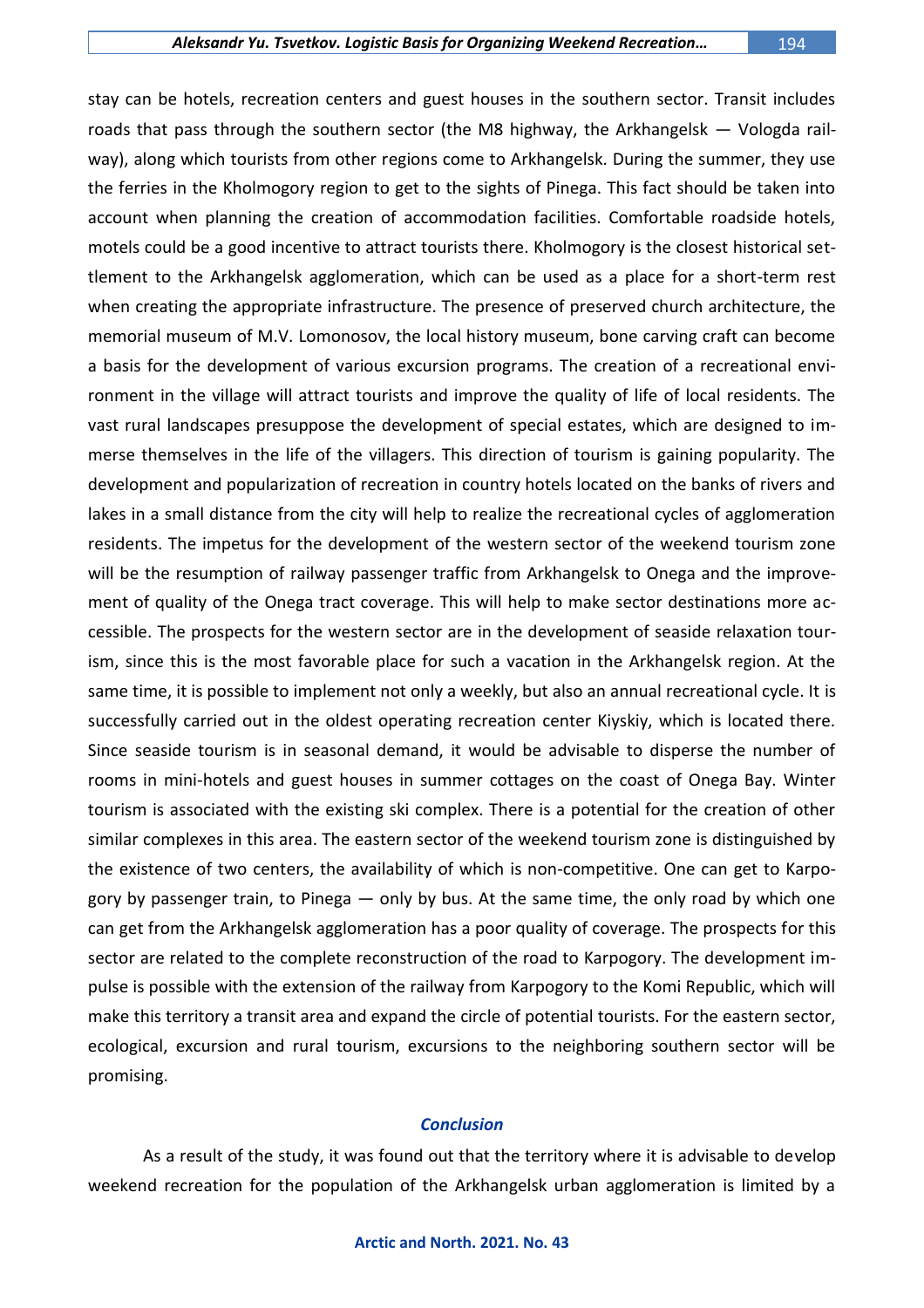five-hour transport accessibility line along five highways: the M8 highway (final point — Dvinskoy Bereznik), the Arkhangelsk — Vologda railway (final point — Plesetsk) and the Arkhangelsk — Karpogory railway (final point — Karpogory), local roads Arkhangelsk — Pinega (final point — Pinega) and Severodvinsk  $-$  Onega (final point  $-$  Onega). Thus, this territory can be divided into three sectors, depending on the direction of the road departing from the agglomeration: the southern sector (transport accessibility of tourism facilities along the M8 highway and the Arkhangelsk — Vologda railway), the western sector (accessibility along the Severodvinsk — Onega road), the eastern sector (accessibility on the roads Arkhangelsk — Pinega and Arkhangelsk — Karpogory). Promising tourist specialization of the southern sector can be excursion, relaxation, ecological and rural tourism, of the western sector — seaside relaxation, sports and rural tourism, of the eastern — ecological, excursion, sports and rural tourism. Analysis of the accommodation availability for potential tourists showed that the simultaneous capacity of hotels, recreation centers, and guest houses located there is 1728 beds in 45 accommodation facilities. Most of them are in the southern sector. Small hotels and recreation centers prevail, many of them have not been certified for star quality due to the scarcity of services provided. The problem of organizing weekend recreation in the region is mono-orientation of the offered attractions. Visitors are supposed to come there in large groups, individual rest is possible in rare cases. Analysis of the material and time costs of potential tourists showed that the lowest level of them will be when visiting the Kholmogory part of the southern sector. Consequently, tourism facilities located there are most accessible by public transport for tourists from the Arkhangelsk agglomeration. Taking into account the transit position of this area on the main roads of the Arkhangelsk region, it can be assumed that its tourist infrastructure and objects of exhibition will be in demand by tourists from other regions travelling to the north. Kholmogory and Emetsk, the oldest settlements in the Arkhangelsk region, can become the main of the tourist service centers in the southern sector. Moreover, Kholmogory and the surrounding area with significant tourist potential can become one of the main tourist centers in the north of the region. The main attention should be paid to the country hotels establishment. Development of the western and eastern sectors is limited by low quality of roads. Therefore, measures are needed to improve their transport accessibility for tourists. In this case the advantages of the western sector as a center of seaside relaxation tourism, and the eastern one as a center for ecological and sports tourism can be fully exploited.

Thus, as a supplement to the adopted concept of tourism development in the Arkhangelsk region, the cluster "Weekend tourism" should be added. Its resource base will be the southern sector of the weekend recreation area allocated by us, including the Kholmogory district with transport accessibility along the M-8 highway. As an alternative weekend rest, short-term cruises along the Northern Dvina, the White Sea, rail trips, which are becoming popular in the world and are well within the time frame of a given tourist destination, can be offered [6, 9, 10].